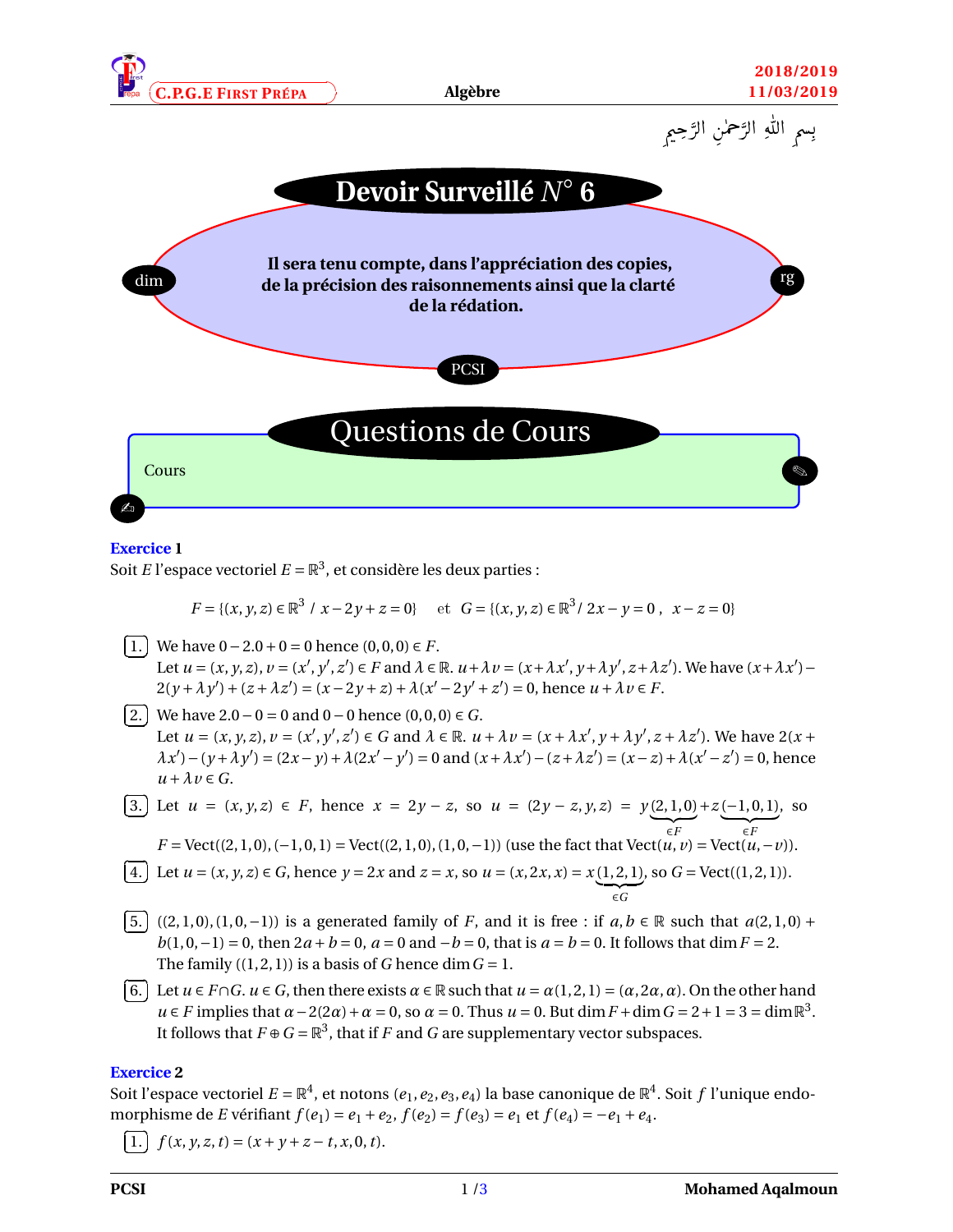

✄  $\overline{a}$ 

✄  $\overline{a}$ ĺ. 2. Let *u* = (*x*, *y*, *z*, *t*) ∈ ker *f*, then  $x + y + z - t = 0$ ,  $x = 0$  and  $t = 0$ , hence  $z = -y$ ,  $x = t = 0$ , so *u* =  $(0, y, -y, 0) = y(0, 1, -1, 0)$ . Thus ker *f* = Vect( $(0, 1, -1, 0)$ ). In particular dim ker *f* = 1.  $\overline{\epsilon \ker f}$ 

ĺ. 3. By the rank formula  $\text{rg}(f) = \dim \mathbb{R}^4 - \dim \ker f = 4 - 1 = 3.$ 

# **PROBLÈME**

**Commutant d'un endomorphisme**

Dans tout le problème *E* désigne un K-espace vectoriel et  $\mathcal{L}(E)$  l'espace vectoriel des endomorphismes de *E*.

Pour *f*, *g* ∈  $\mathcal{L}(E)$ , on rappelle que *f g* désigne l'endomorphsime *f* ∘ *g*. Pour *f* ∈  $\mathcal{L}(E)$ , on rappelle que  $f^0 = \text{Id}_E$  et pour  $n \ge 1$ ,  $f^n = f \circ f \circ \dots \circ f$ .

 $\overline{n}$  fois Pour *f* ∈  $\mathcal{L}(E)$ , on note  $\mathcal{C}(f)$  l'ensemble des endomorphismes de *E* qui commutent avec *f* c'est-àdire

$$
\mathcal{C}(f) = \{ g \in \mathcal{L}(E) / fg = gf \}
$$

## **Première partie : Structure de**  $\mathscr{C}(f)$

Dans cette partie *f* est un endomorphisme de *E*.

- ✄ ✂ ĺ. <u>**1.**</u> We have Id<sub>*E*</sub> *f* = *f* Id<sub>*E*</sub>, hence Id<sub>*E*</sub> ∈  $\mathcal{C}(f)$ .
- ✄  $\overline{a}$ ĺ. 2. We have  $0f = 0 = f0$ , hence  $0 \in \mathcal{C}(f)$ . Let  $g, h \in \mathcal{C}(f)$  and  $\lambda \in \mathbb{K}$ . Note that  $gf = fg$  and  $hf = fh$ , hence  $(g + \lambda h)f = gf + \lambda hf =$  $f g + \lambda f h = f(g + \lambda h)$ , so  $f + \lambda h \in \mathcal{C}(f)$ . Thus  $\mathcal{C}(f)$  is a vector subspace of  $\mathcal{L}(E)$ .
- ✄ ✂ ĺ.  $\underline{3.}$  If  $g, h \in \mathcal{C}(f)$ , then  $g h f = g f h = f g h$ , hence  $g h \in \mathcal{C}(f)$ .
- ✄  $\overline{a}$ ĺ. 4. By induction on  $n \in \mathbb{N}$ .

For  $n = 0$ ,  $g^0 = Id_E \in \mathcal{C}(f)$ .

Assume that  $g^n \in \mathscr{C}(f)$  for some  $n \in \mathbb{N}$ , since  $g \in \mathscr{C}(f)$  and  $g^n \in \mathscr{C}(f)$ , by the previous question we get  $g^n g \in \mathcal{C}(f)$ , that is  $g^{n+1} \in \mathcal{C}(f)$ .

✄  $\overline{a}$ ĺ. 5.) Since  $\mathcal{C}(f)$  is a vector subspace and each element  $f^k$  is in  $\mathcal{C}(f)$ , it follows that  $a_0 \text{Id}_E + a_1 f + a_2 \text{Id}_E + a_3 \text{Id}_E$ ...+  $a_n f^n \in \mathcal{C}(f)$ .

## **Deuxième partie : Cas d'un endomorphisme cyclique**

Dans toute la **suite du problème**  $E$  est un espace vectoriel de **dimension** 3 (dim  $E = 3$ ). On suppose dans **cette partie** qu'il existe *v* ∈ *E* tel que la famille (*v*, *f* (*v*), *f* 2 (*v*)) est **libre**.

✄ ✂ ĺ. 6.  $(v, f(v), f^2(v))$  is a free familly with 3(= dim *E*) elements, so it is a basis of *E*.

ĺ. 7. Soient *g*,  $h \in \mathcal{C}(f)$  tels que  $g(v) = h(v)$ .

$$
\overline{f(1)}\ g(f(v)) = (gf)(v) = (fg)(v) = f(g(v)) = f(h(v)) = (fh)(v) = (hf)(v) = h(f(v)).
$$

Ĭ. 7.2 By the same argument as in the previous question  $g(f^{2}(v)) = (gf^{2})(v) = (f^{2}g)(v) = f^{2}(g(v)) = f^{2}(h(v)) = (f^{2}h)(v) = (hf^{2})(v) = h(f^{2}(v)).$ 

✄  $\overline{a}$ Ĭ. *T*.3 Let *x* ∈ *E*, since  $(v, f(v), f^2(v))$  is a basis of *E*, there exists *a*, *b*,*c* ∈ K such that  $x = av +$ <br> *k*  $f(x) = f^2(x)$  beyond  $g(x) = f(x)$  and  $f(x) = f(x)$  and  $f(x) = f(x)$  $bf(v) + cf^2(v)$ , hence  $g(x) = g(av + bf(v) + cf^2(v)) = ag(v) + bg(f(v)) + cg(f^2(v)) = ah(v) +$ *bh*(*f*(*v*)) + *ch*(*f*<sup>2</sup>(*v*)) = *h*(*av* + *bf*(*v*) + *cf*<sup>2</sup>(*v*)) = *h*(*x*). It follows that *g* = *h*.

✄  $\overline{a}$ ĺ. 8. Soit  $g \in \mathcal{C}(f)$ .

✄  $\overline{a}$ 

✄ ✂

✄  $\overline{a}$